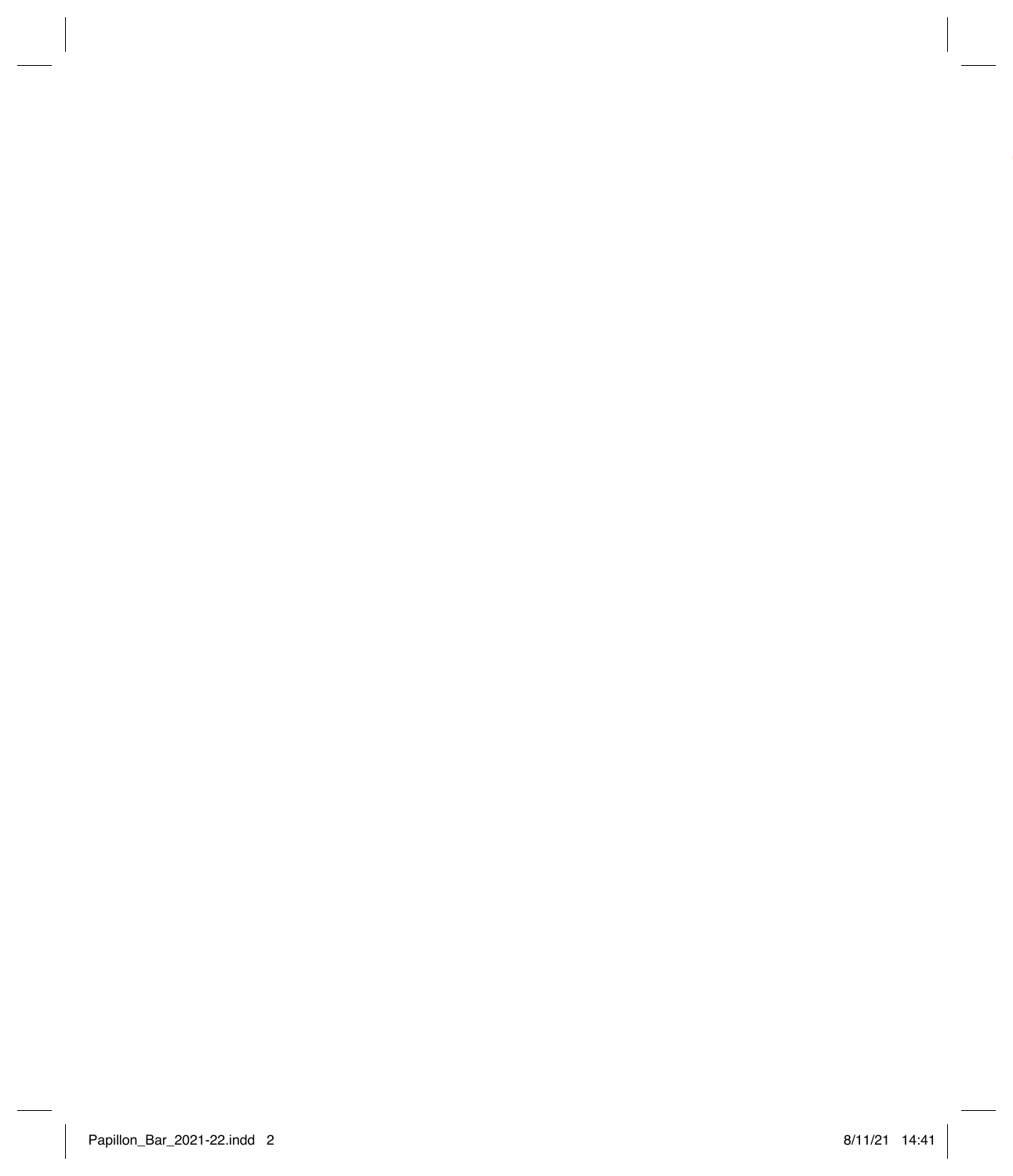# APERITIVO

Papillon's Bellini 8€

*Prosecco, White Peach, Gingerbread, Orange Flower Bitters*

# Arlesdale 10€

*Aperol, Campari, Sweet Vermouth, Cherry Blossom Tonic, Peychaud's Bitters*

# Hugo n°40 9€

*Elderflower, Prosecco, Aegean Tonic, Spearmint*

# Knapford Beach 10€

*Amoro Montenegro, Lime, Pieapple Soda, Electric Bitters*

### Venice Spritz 10€

*Select Pilla Aperitivo, Prosecco, Soda, Olive, Cucumber*

# Cold Mist 9€

*Pampero Anejo, Homemade Espresso-Tonka Syrup, Indian Tonic*

### Southside 9€

*Cocchi Rosa, Bergamot & Mandarin Soda, Peychaud's Bitters*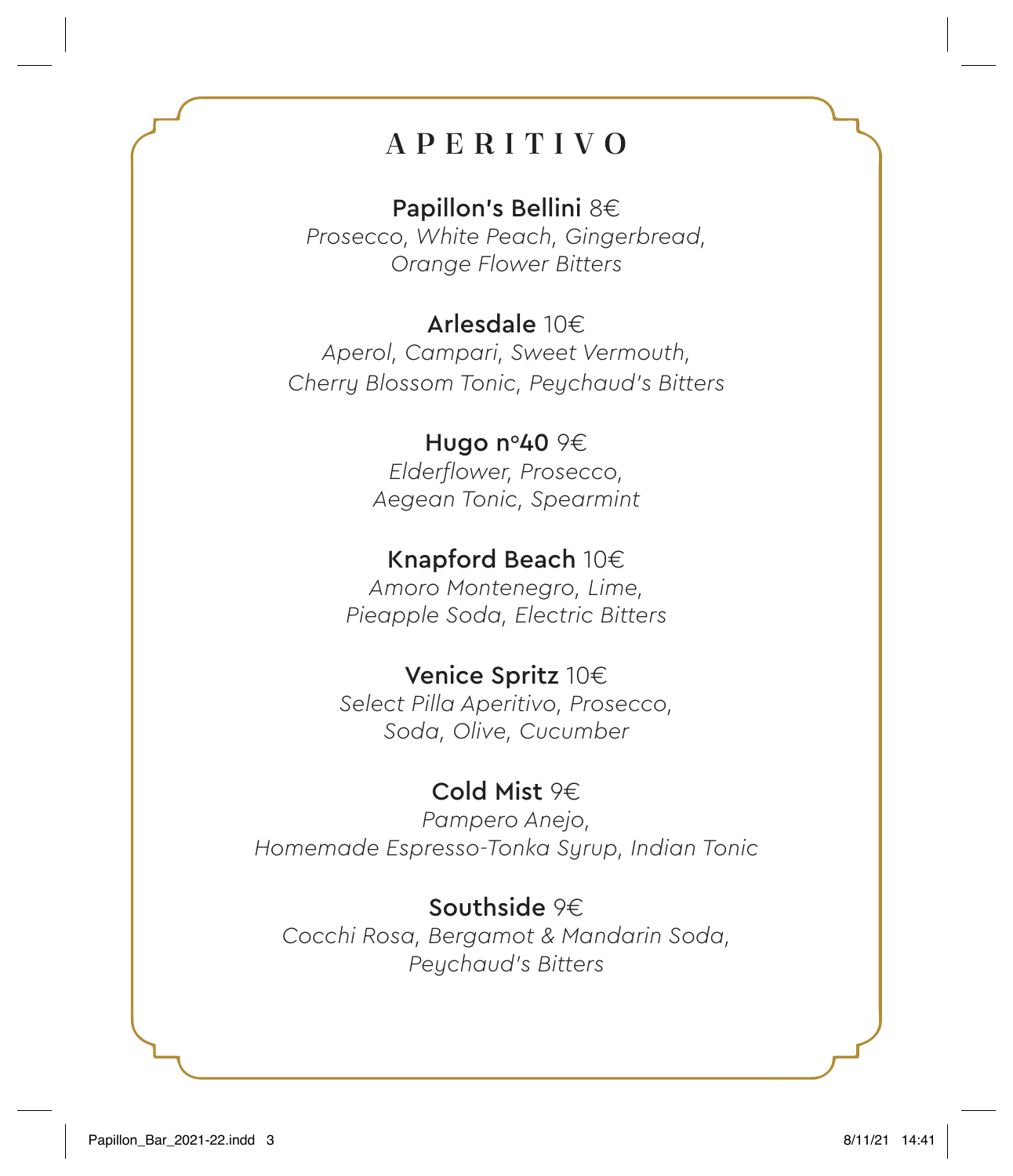# SIGNATURES

### Balladwale 10€

*Roe & Co Infused Chamomile, Lime, Salted Caramel, Banana Foam*

# Bluff's Cove 10€

*Pampero Anejo, Honey, Grapefruit, Lime, Ginger, Celery Bitters, Cookie*

### Harbur Blu 11€

*Tanqueray Rangpur Infused Laverder & Blue Spirulina, Orgeat, Lime, Albumin, Aegean Tonic, Orange Flower Bitters*

# Vicarston 11€

*Don Julio Reposado, Aperol, Lime, Bergamot & Mandarin Soda, Creole Bitters, Black Salt*

### Bandy-OH 10€

*Pampero Anejo, Homemade Cinnamon-Tonka Syrup, Lime, Chcolate Bitters, Banana Foam*

### Nebula 11€

*Tanqueray, Ancho Reyes Verde, Cucumber, Basil, Lime, Aegean Tonic, Black Pepper*

# Peace Of Mind 11€

*(Bloody Mary) Ketel One Vodka, Orange Tomato, b.m. mix, Lime, Sichuan Pepper*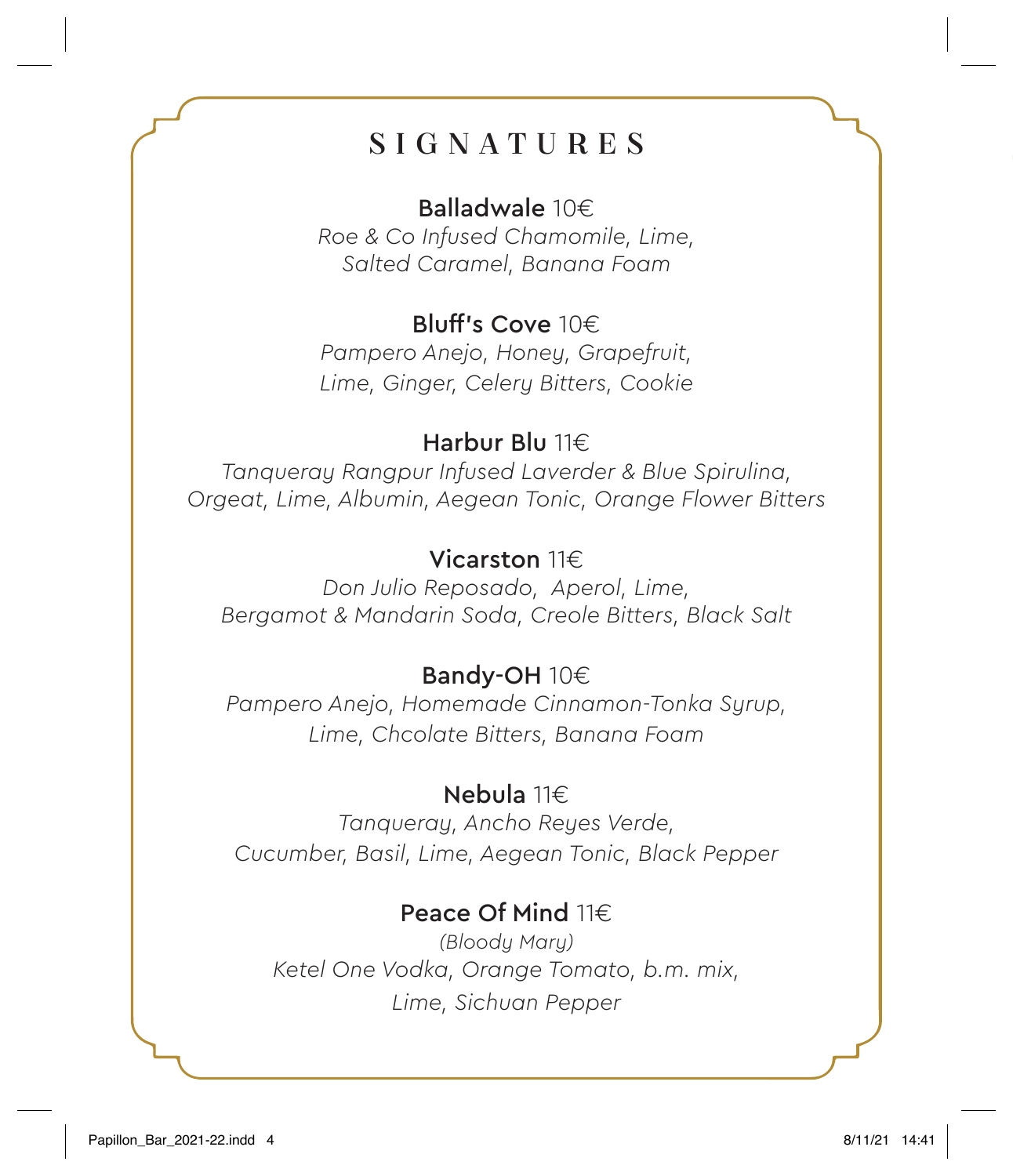# HOTS

# Tea 4 Adults  $10 \in \mathbb{Z}$

*Pampero Anejo, Amontillado Sherry, Lime, Butterscotch, Homemade Falernum, Bitters*

# Memories 10€

*Calvados, Amaretto, Apple, Cinnamon, Lime, Bitters*

# SANGRIAS

# Blanche 8€

*White dry wine, Peach, Pineapple, Elderflower, Butterscotch, Lime, Orange Flower Bitters*

# Rose 8€

*Rose dry wine, Lychee, Rose, Pear, Pink Grapefuit, Lime, Peychaud's Bitters*

# Rouge 8€

*Red dry wine, Strawberry, Pink Grapefruit, Vanilla, Cinnamon, Orange Curacao, Lime, Bitters*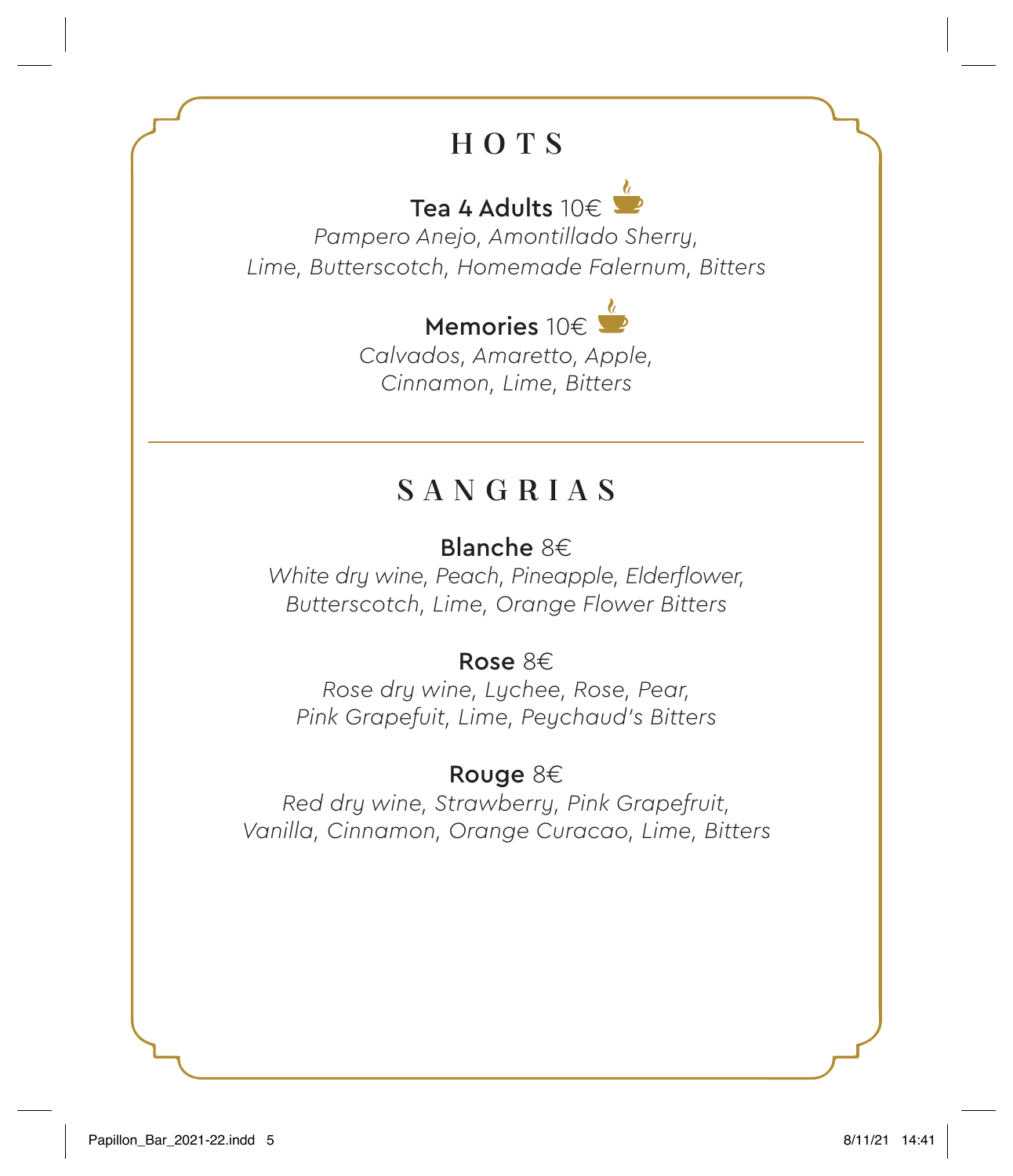# WORLD OF RUM WORLD OF GIN

| WHITE                |     | LIGHT AND FLORAL  |          |
|----------------------|-----|-------------------|----------|
| Pampero              | 9€  | Bombay Sapphire   | 11€      |
| Bacardi Carta Blanca | 9€  | Hendrick's        | 12€      |
| El Dorado 3 y.o.     | 9€  | <b>Boodles</b>    | $11 \in$ |
| Cachaca Ypioca       | 9€  | Sipsmith          | 12€      |
| Clement Agricole     | 9€  | <b>Bulldog</b>    | 10€      |
|                      |     | Bloom             | 11€      |
| AGED                 |     | Wint & Lila       | 11€      |
| Zacapa 23            | 12€ |                   |          |
| Zacapa X.O           | 25€ | CITRUSY AND CRISP |          |
| Angostura 1919       | 12€ | Tangueray         | 9€       |
| Angostura 1824       | 16€ | Tanqueray No 10   | 12€      |
| Diplomatico          | 12€ | Hayman's          | 11€      |
| exclusiva reserva    |     | Star of Bombay    | 11€      |
| El Dorado 5 anos     | 10€ |                   |          |
| El Dorado 12 anos    | 12€ | <b>FLAVOURFUL</b> |          |
| El Dorado 15 anos    | 14€ | Plymouth          | 10€      |
| El Dorado 21 anos    | 25€ | Monkey 47         | 14€      |
| Flor de Cana 7 anos  | 10€ | Portobello Road   | $11 \in$ |
| Bacardi 8 anos       | 11€ | Gin Mare          | 12€      |
| Appleton             | 10€ | The Botanist      | 12€      |
| signature blend      |     | Gvine Floraison   | 12€      |
| Millonario 15 anos   | 13€ | Citadelle         | 11€      |
| Plantation Jamaica   | 12€ | Nikka Coffey Gin  | 13€      |
| Chairman's           | 10€ | Gastro Gin        | 13€      |
| reserve spiced       |     |                   |          |
| Pyrat X.O.           | 13€ | OLD TOM           |          |
| Sailor Jerry spiced  | 9€  | Hayman's          | 12€      |
| Gosling              | 11€ |                   |          |
|                      |     |                   |          |
|                      |     |                   |          |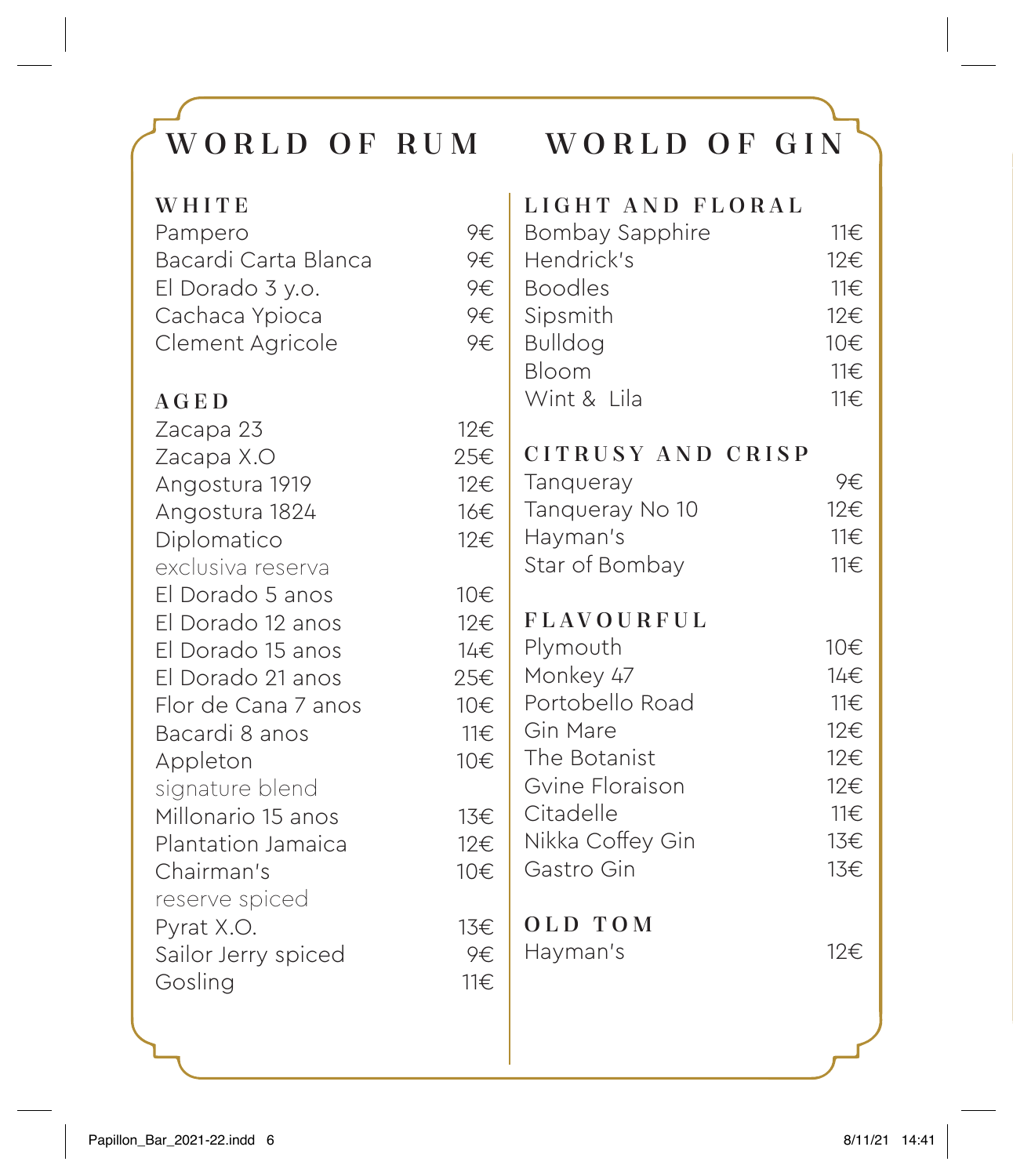# WORLD OF WHISKY-WHISKEY

### SCOTCH WHISKY

| <b>BLENDED</b>       |     |
|----------------------|-----|
| Haig                 | 9€  |
| Copper Dog           | 11€ |
| <b>Famous Grouse</b> | 9€  |
| Dewar's              | 9€  |
| Cutty Sark           | 9€  |
| Johnnie Walker Black | 11€ |
| Johnnie Walker Green | 12€ |
| Johnnie Walker Blue  | 35€ |
| Chivas 12 y.o.       | 11€ |
| Chivas 18 y.o.       | 15€ |
|                      |     |

# MALT

| Highland Park 12 y.o.   | 12€ |
|-------------------------|-----|
| Macallan 12 y.o. D.Cask | 15€ |
| Dalwihinnie 15 y.o.     | 13€ |
| Aberfeldy 12 y.o.       | 12€ |
| Cragganmore 12 y.o.     | 12€ |
| Dalmore 12 y.o.         | 14€ |
| Craigellachie 13 y.o.   | 13€ |
| Ardbeg 10 y.o.          | 12€ |
| Balvenie 12 y.o.        | 12€ |
| Bowmnore 12 y.o.        | 12€ |
| Cardhu 12 y.o.          | 11€ |
| Glenfidich 12 y.o.      | 11€ |
| Oban 14 y.o.            | 13€ |
| Aberlour 12 y.o.        | 13€ |
| Talisker 10 y.o.        | 12€ |
|                         |     |

# IRISH WHISKY

### BLENDED

| Roe & Co                     | 9€   |
|------------------------------|------|
| Jameson                      | 9€   |
| <b>Bushmill's Original</b>   | 9€.  |
| <b>Bushmill's Black Bush</b> | 10€. |
| Tullamore Dew                | 9€   |
| Tullamore Dew 12 y.0.        | 11€. |
|                              |      |

### MALT

Bushmill's 10 y.o.  $12 \in$ 

# JAPANESE WHISKY

Nikka From the Barrel Blended  $13€$ Nikka Yoichi Single Malt 18€

# AMERICAN WHISKEY

### BOURBON & RYE

Blanton's 12€ Maker's Mark 12€ Four roses Bourbon 9€ Woodford 12€ Bulleit bourbon 9€ Bulleit rye 10€ Wild Turkey Rye 11€ Wild Turkey 81 10€

# **TENNESSEE**

| Jack Daniel's               | 10€ |
|-----------------------------|-----|
| Jack Daniel's single Barrel | 12€ |
| Jack Daniel's honey         | 10€ |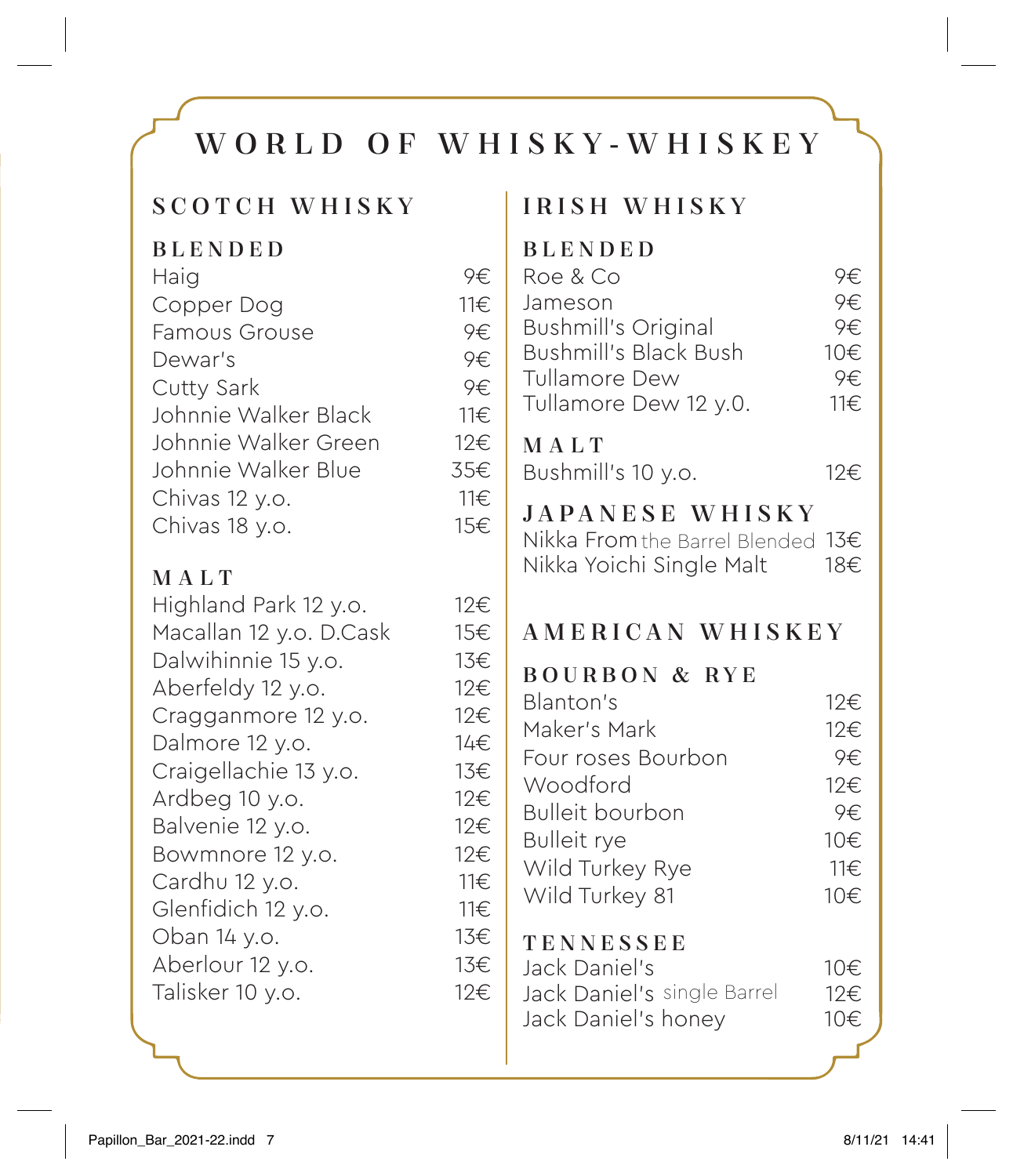# WORLD OF VODKA

| WHEAT<br>Ketel One<br>Grey Goose<br>Russian Standard<br>Smirnoff | 9€<br>12€<br>9€<br>9€. |
|------------------------------------------------------------------|------------------------|
| GRAPES<br>Ciroc                                                  | 12€                    |
| <b>BARLEY</b><br>Beluga Noble<br>Beluga gold line                | 12€<br>35€             |
| <b>RYE</b><br>Belvedere<br>Zubrowka                              | 12€<br>10€             |
| CORN<br>Tito's                                                   | 11€                    |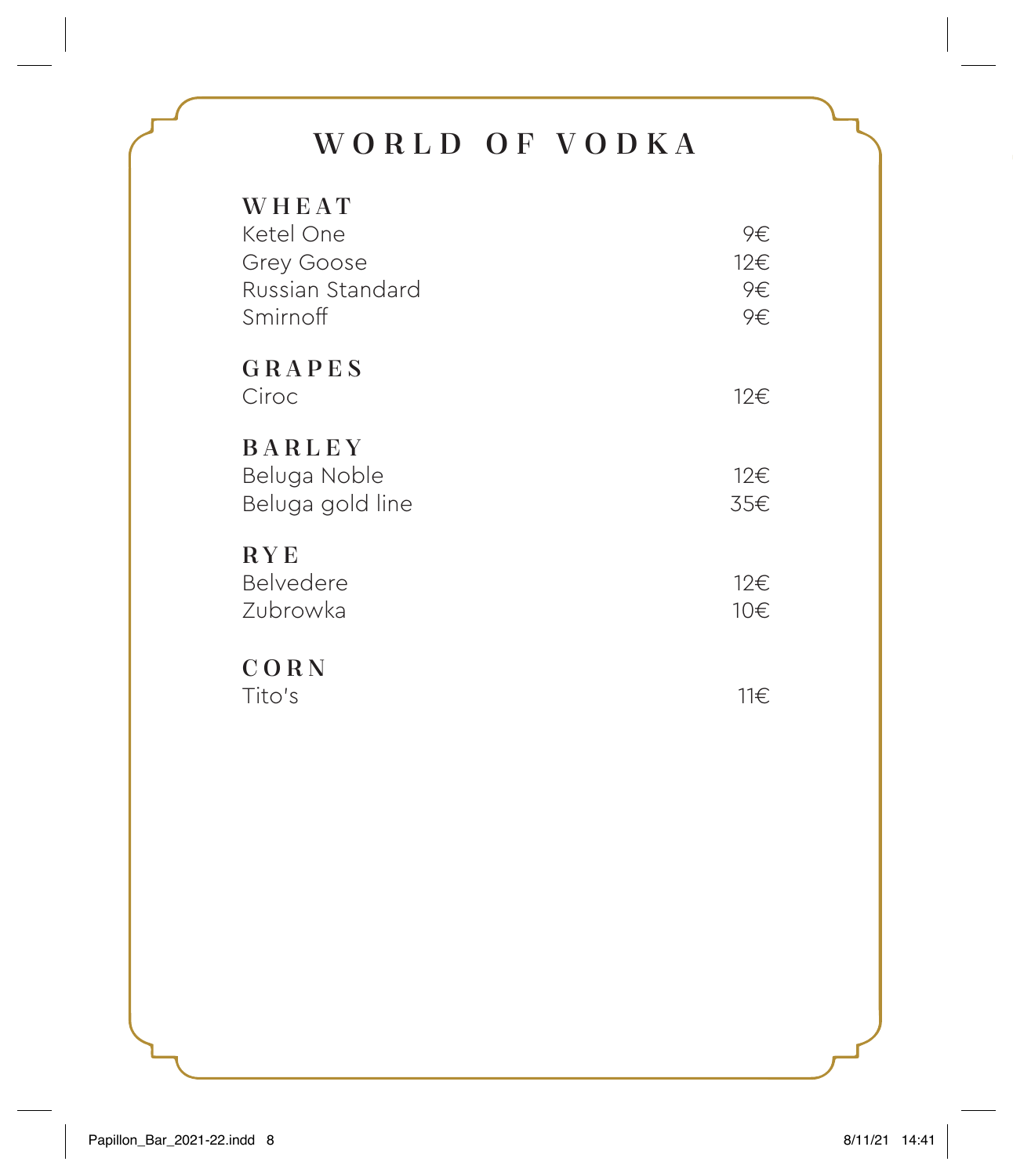# WORLD OF TEQUILA & MEZCAL

| <b>BLANCO</b>   |          | ANEJO          |          |
|-----------------|----------|----------------|----------|
| Don Julio       | 9€.      | Don Julio      | 15€      |
| Casamigos       | 13€      | Casamigos      | 15€      |
| El Jimador      | 9€       | Herradura      | 13€      |
| Herradura       | $11 \in$ | Ocho           | 14€      |
| Ocho            | 10€      |                |          |
|                 |          | EXTRA ANEJO    |          |
| <b>REPOSADO</b> |          | Don Julio 1942 | 27€.     |
| Don Julio       | 12€      |                |          |
| Casamigos       | 14€      | MEZCAL         |          |
| El Jimador      | 9€       | Casamigos      | 15€      |
| Herradura       | 11€      | Bruxo X        | $11 \in$ |
| Ocho            | 10€      |                |          |

# WORLD OF GRAPE DISTILLATES

| COGNAC            |     | PISCO                    |     |
|-------------------|-----|--------------------------|-----|
| Hennessy VS       | 11€ | Lapostolle Jean Baptiste | 10€ |
| Hennessy VSOP     | 14€ |                          |     |
| CourvoisierVS     | 11€ |                          |     |
| Courvoisier VSOP  | 13€ |                          |     |
| Remy Martin VSOP  | 13€ |                          |     |
| ARMAGNAC          |     |                          |     |
| Larressingle VSOP | 14€ |                          |     |
|                   |     |                          |     |
|                   |     |                          |     |
|                   |     |                          |     |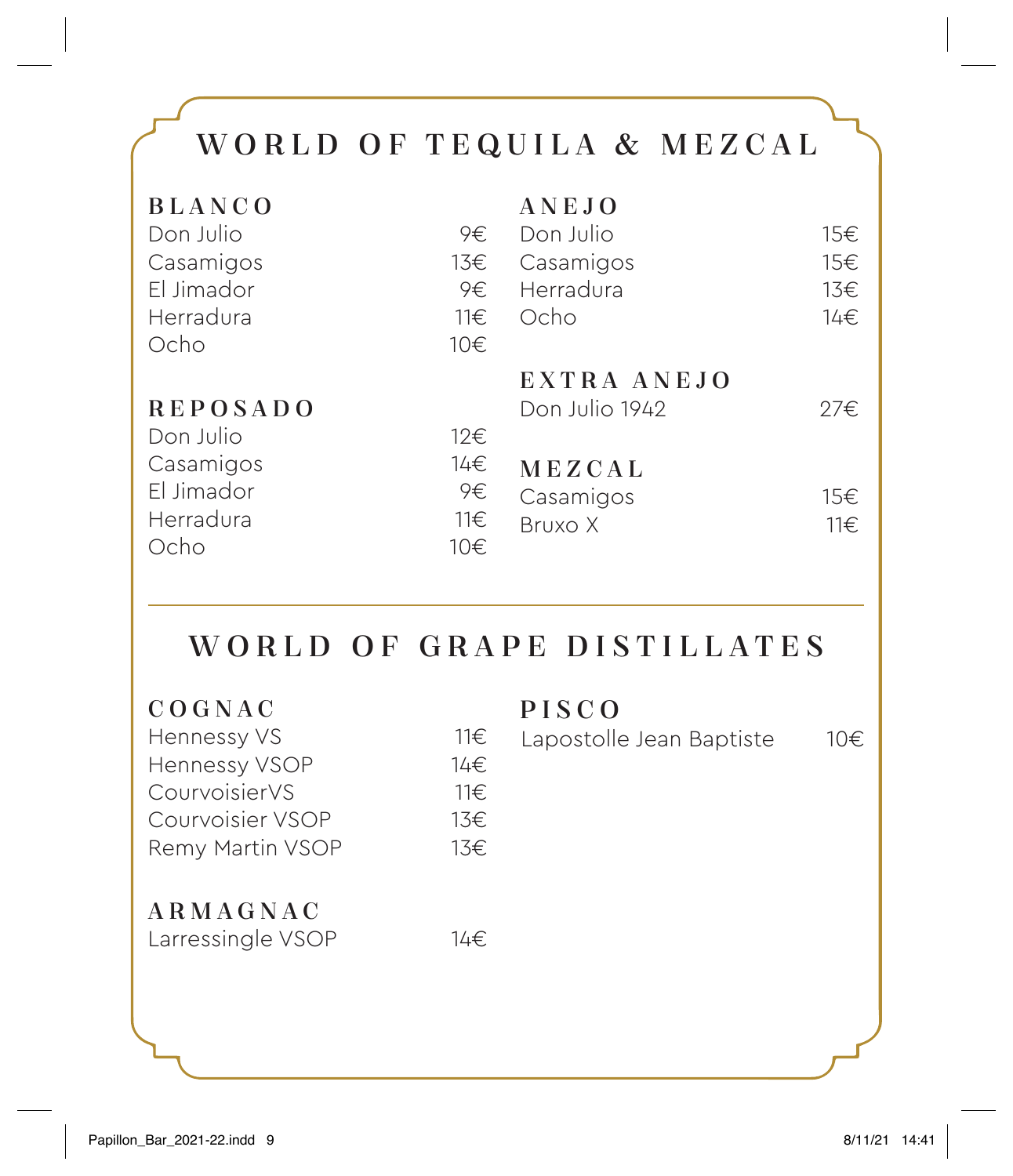# LIQUEURS

| Campari            | 9€   |
|--------------------|------|
| Aperol             | 9€   |
| Drambuie           | 9€   |
| Disaronno Amaretto | 9€   |
| Southern Comfort   | 9€   |
| Skinos Mastiha     | 9€   |
| Ramazzotti Sambuca | 9€   |
| Jagermeister       | 9€   |
| Cynar              | 9€.  |
| Chambord           | 10€. |

# VERMOUTHS & AMARO

| Noilly Prat Dry         | 9€.  |
|-------------------------|------|
| Carpano Bianco          | 9€   |
| Cocchi Storico          | 9€.  |
| Carparo Antica Formula  | 10€. |
| Otto's                  | 9€.  |
| Del Professore Classico | 9€.  |
| Montenegro              | 9€.  |
| Fernet Branca           | 9€   |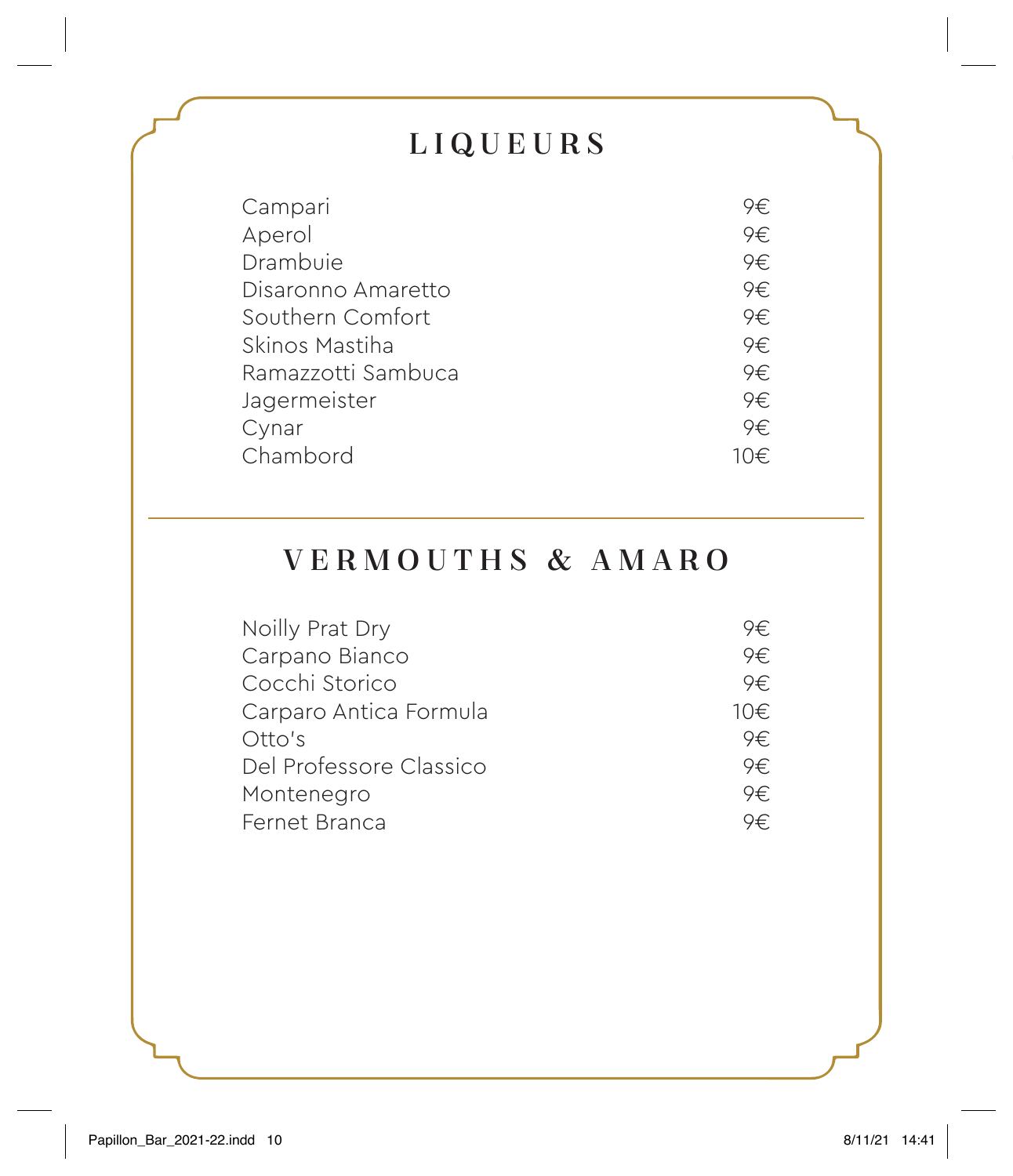# BEERS

| DRAUGHT BEER / BAPEAI                  |              |
|----------------------------------------|--------------|
| 1664 Blanc 300ml                       | $5.5 \in$    |
| Carlsberg 300ml                        | $5.5 \in$    |
|                                        |              |
| <b>BOTTLE / MNOYKAAI</b>               |              |
| Mythos ICE 330ml                       | 6.0 $\notin$ |
| Mythos 0.0% 330ml (μπίρα χωρίς αλκοόλ) | 5.0€         |
| Grimbergen Blanche 330ml               | 6.5E         |
| Grimbergen Double 330ml                | 6.5€         |
| Guinness 330ml                         | 6.5€         |
|                                        |              |

ΜΗΛΙΤΗΣ Somersby μήλο 330ml 6.0€



# SOFT DRINKS & WATER

| Coca Cola 250ml                | 3.5E      |
|--------------------------------|-----------|
| Coca Cola Light 250ml          | 3.5€      |
| Coca Cola Zero 250ml           | 3.5E      |
| Schweppes Tonic Water 250ml    | 3.5E      |
| Schweppes Soda Water 250ml     | 3.5E      |
| Premium Soft Drinks 200ml      | $4.0 \in$ |
| <b>AYPA Mineral Water 1Ltr</b> | 3.0€      |
| ACQUA PANNA 750ml              | $4.0 \in$ |
| AYPA Carbonated 330ml          | 3.5E      |
| AYPA Carbonated 750ml          | 5.0€      |
|                                |           |